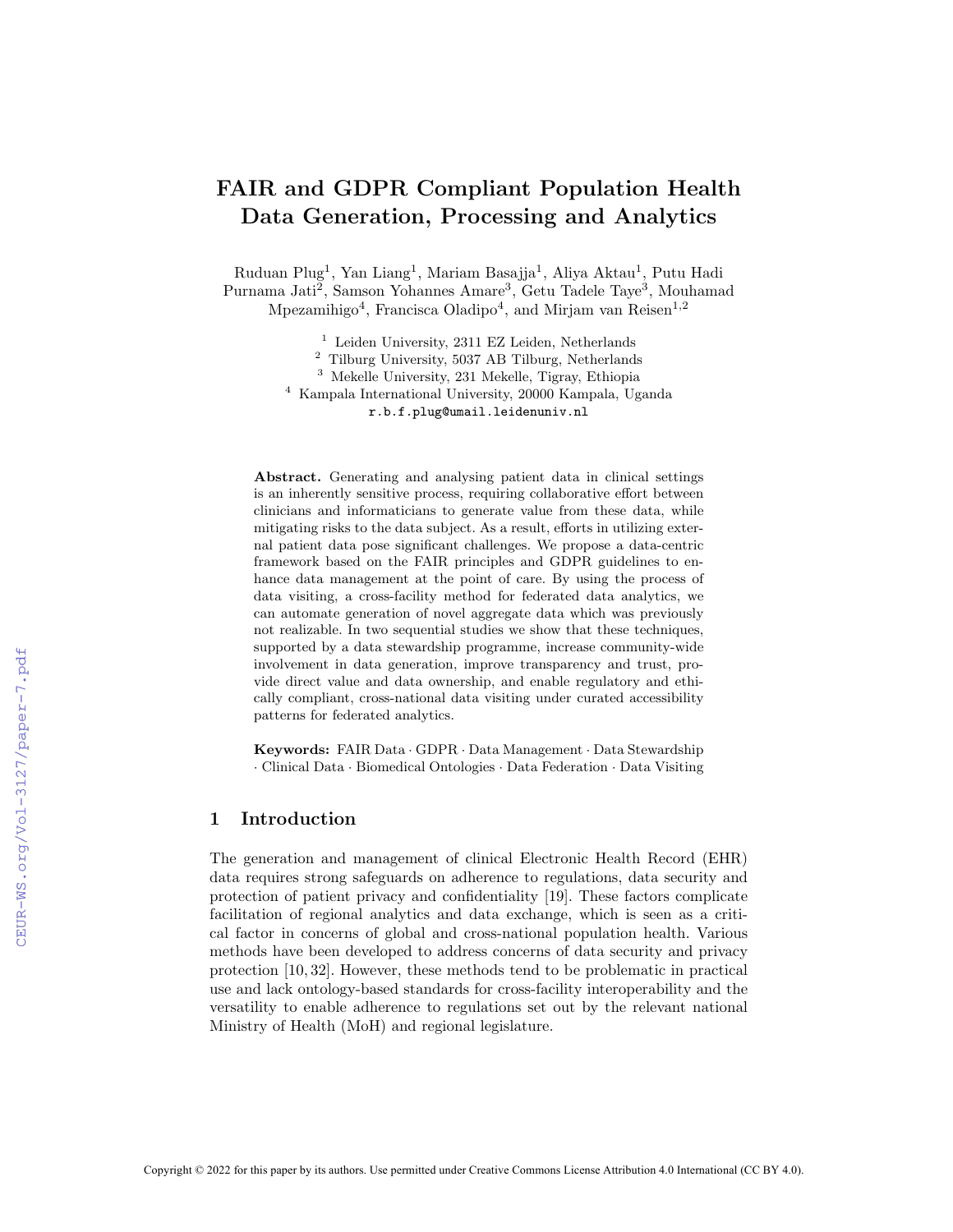The study implemented by the Virus Outbreak Data Network (VODAN) Africa investigates the preparation and use of digital patient data in Africa. The African continent is least represented in global health data, and the limitations and challenges on digitisation of health data that lead to biases in globally available data are well-documented [20]. Highly developed nations generate the vast majority of the medical data, and as a result see the most representation and benefit from research, while low-resource and rural areas tend to generate few data and consequently are underrepresented in health research.

Efforts of developed nations to generate digital patient data from remote and impoverished regions with vulnerable populations have often led to extractive practices [15, 3], producing data sets that do not become available to or directly serve the benefit of local populations and their health facilities. The transfer of patient data aggregates from the facility where the data is produced to external research facilities, poses ethical and legal concerns, in terms of the ownership of the data and the link to the point of care [6].

These practices in data generation have led to a lack of trust due to the absence of standards in data ownership [14] and insufficiency of procedural transparency within the generation and use of the data. Lack of capacity of data analytics within facilities compounds the problem of delaying adaptation of localized information systems within clinics that can enable medical data generation and regional clinical data exchange [1], while these localized data management practices at point of care are essential to the development of trustworthy and legally compliant data generation methods [26, 23]. The lack of ownership and meaningful use of the data further undermines the potential acceptance of digitisation of patient data by the patient and other stakeholders. Hence, the quality and completeness of such data can be affected by the obstacles to adoptation of proposed digitisation processes of electronic patient information [6].

Data management methods based on FAIR have been proposed as data localization strategies to improve the standards for patient data generation and interoperability, and GDPR was utilized as a baseline standard to bridge the gap to governance, which resulted in two studies implemented in Africa, spanning from April 2020 - September 2020 and October 2020 to October 2021 [20].

# 2 FAIR and GDPR Standards

A central standard for regulatory frameworks within this study is encapsulated by GDPR, which forms the basis of the initial trial by conceptualizing the pointof-care as both data processor and data controller [4]. By using these standards, explicit data ownership for the data subject and full control over data are provided at local levels while allowing for usage of these data under informed consent. Within initial conversations with stakeholders across eight African nations, including Tanzania, Uganda, Ethiopia, Somalia, Nigeria, Kenya, Tunisia and Zimbabwe, this baseline was found to provide sufficient common ground while being flexible to more stringent regulations layered upon GDPR as required by local regulators [28].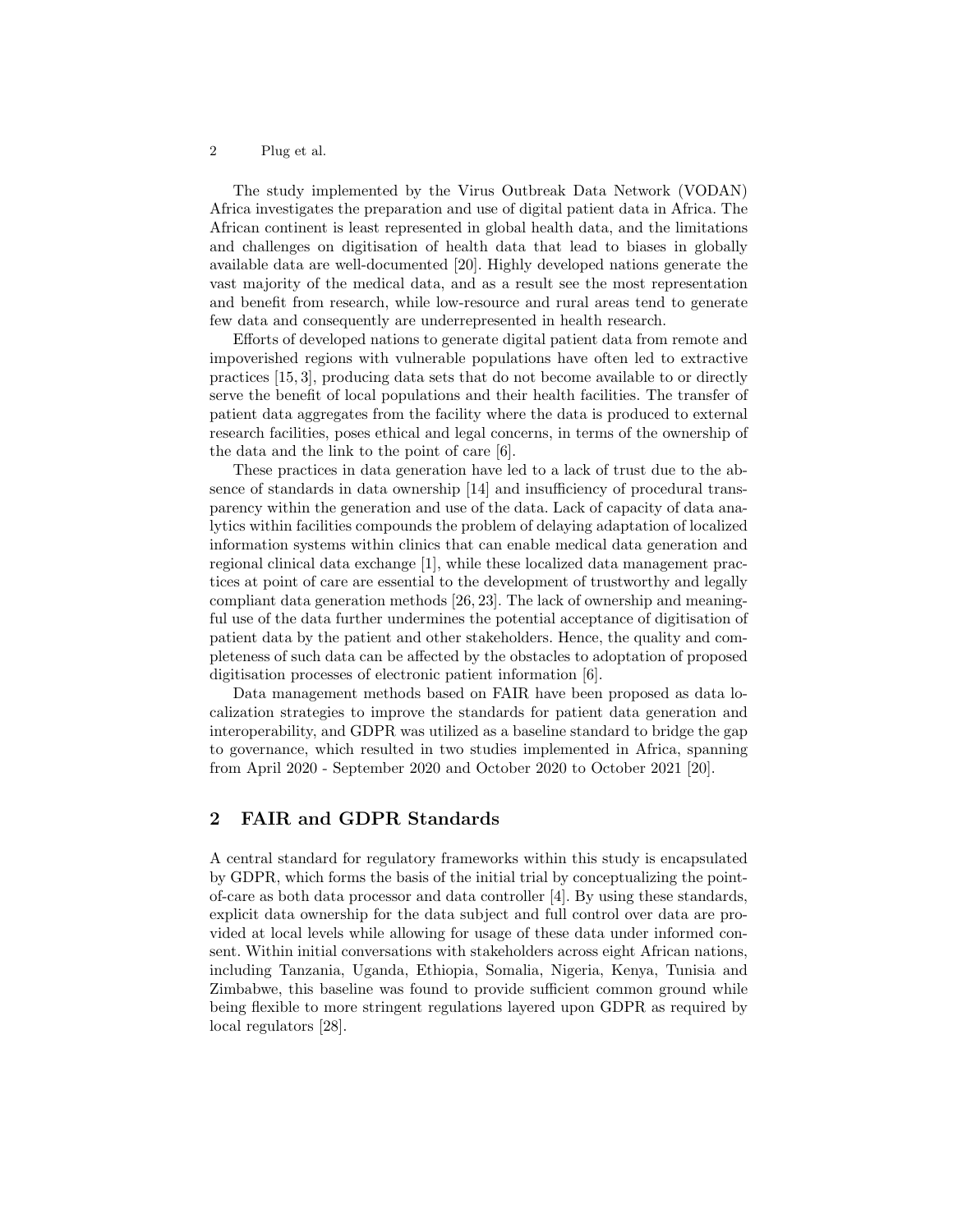

Fig. 1. Levels of Data Processing and Access Control.

An advantage of this approach is that GDPR in itself already provides a legal framework to enable consent-based exchange of processed, anonymized data, requiring an assessment of the relevance of the purpose of the data-collection. However, to enable collaborative use of data such as federated analytics, we have to look towards FAIR and ontology-based metadata to provide transparent, consistent and machine-readable structure to data across different health facilities [13], which can be sourced from HMIS already in use.

By ensuring FAIR compliance at the point of data generation, we provide a set of transparent rules for permissions under which data can be found and accessed, which is essential in forming trust in management of sensitive data. A six-level system of access is illustrated in Figure 1, in which personal data are not permissible to leave the facility while aggregated, processed and anonymous data may be exchanged through incremental levels of auditing required before clearance is provided [9]. Interoperability is enabled through biomedical ontologies, defined by research communities, providing the semantic links between data which can then be put into practice through metadata templating [16]. The World Health Organization SMART guidelines recognize the relevance of interoperable digital data use all of these levels, including the importance of the meaningful use of data for quality health access at point of care [12].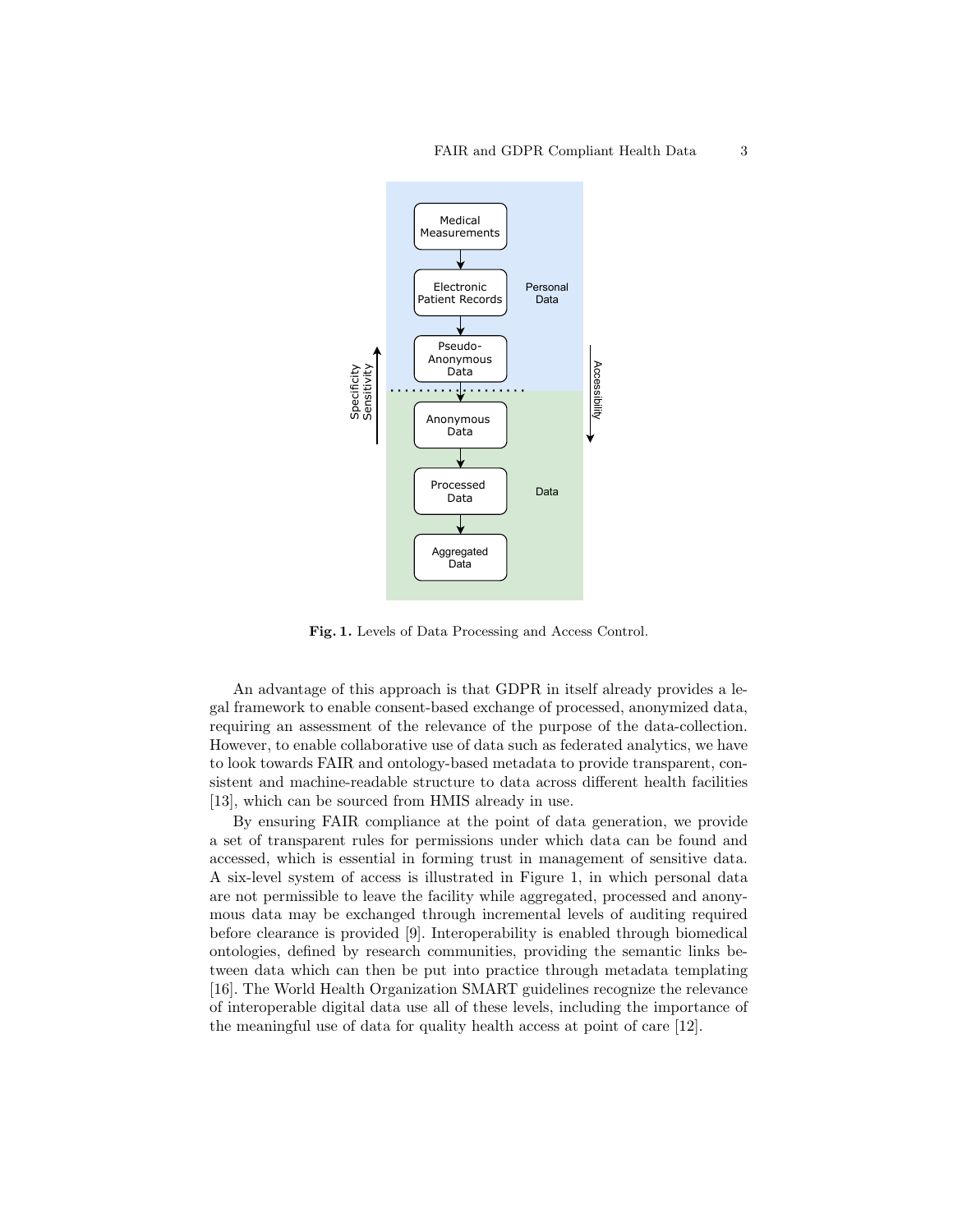## 3 Study Results

To address concerns on security and privacy of patient data, which requires capacities to purposefully address the data production and assignment of responsibilities regarding permission, a data stewardship programme was conceptualized that aims to build a network of local experts on data management and governance [31]. Foundational to a versatile platform of trust and expertise in regard to local and regional circumstances lies the interaction between human domain experts and novel technology, and by bridging this gap, improvements in trust and safety can be attained. Data stewards are primarily trained to handle data management and auditing of data processing directly at the point of care.

Utilizing FAIR, assisted by biomedical ontology services such as NCBO Bio-Portal [30], has already seen great potential in managing, analysing and reusing biomedical samples across research facilities, for which we show an example in Figure 2. Unique identifiers and data provenance support the documentation of data ownership, while the use of common terminologies and semantics through ontologies ensures that analytics across facilities is possible. Making such techniques common practice for EHR data makes cross-facility and global analytics of population health data possible without loss of data ownership or extensive post-processing. This is critical for observational research with very limited data such as rare diseases, which impose de-anonymization risks, or time-sensitive analytics such as measuring incidence of COVID-19 across geographies.

The first study was conducted with universities within Africa, across Uganda, Kenya, Ethiopia, Nigeria, Tunisia and Zimbabwe, in a collaboration of Kampala International University (KIU), Tangaza University, Mekelle University, Addis Ababa University, Ibrahim Badamasi University, University de Sousse, Great Zimbabwe University (GZU), as well as the Leiden University Medical Center (LUMC) [8, 20, 21] in Europe consisting of two core components. The first core component was the sustainable data stewardship programme Training of Trainers (ToT) to train experts in data process curation and data management, based on the FAIR principles under GO TRAIN [25].

The data stewards in turn are also equipped with skills to transfer this expertise to other aspiring data experts, contributing to the UN sustainable development goals [22]. The training program has resulted in 30 trained data stewards whom can produce human and machine readable vocabulary relevant to patient data records [28], from which ontologies can be defined that provide mappings of data to semantics for FAIRification during point-of-care data production. Adhering to the process of building expertise through ToT, the technological architecture was developed and FAIR Data Point (FDP) services were established within clinical settings at medical facilities. The FDPs were implemented using local deployments of DS Wizard [17] to enable FAIR data production, for which data generation was modelled on the WHO SARS-CoV-2 electronic Case Report Forms (eCRF) ontology [2] stored as RDF graph databases.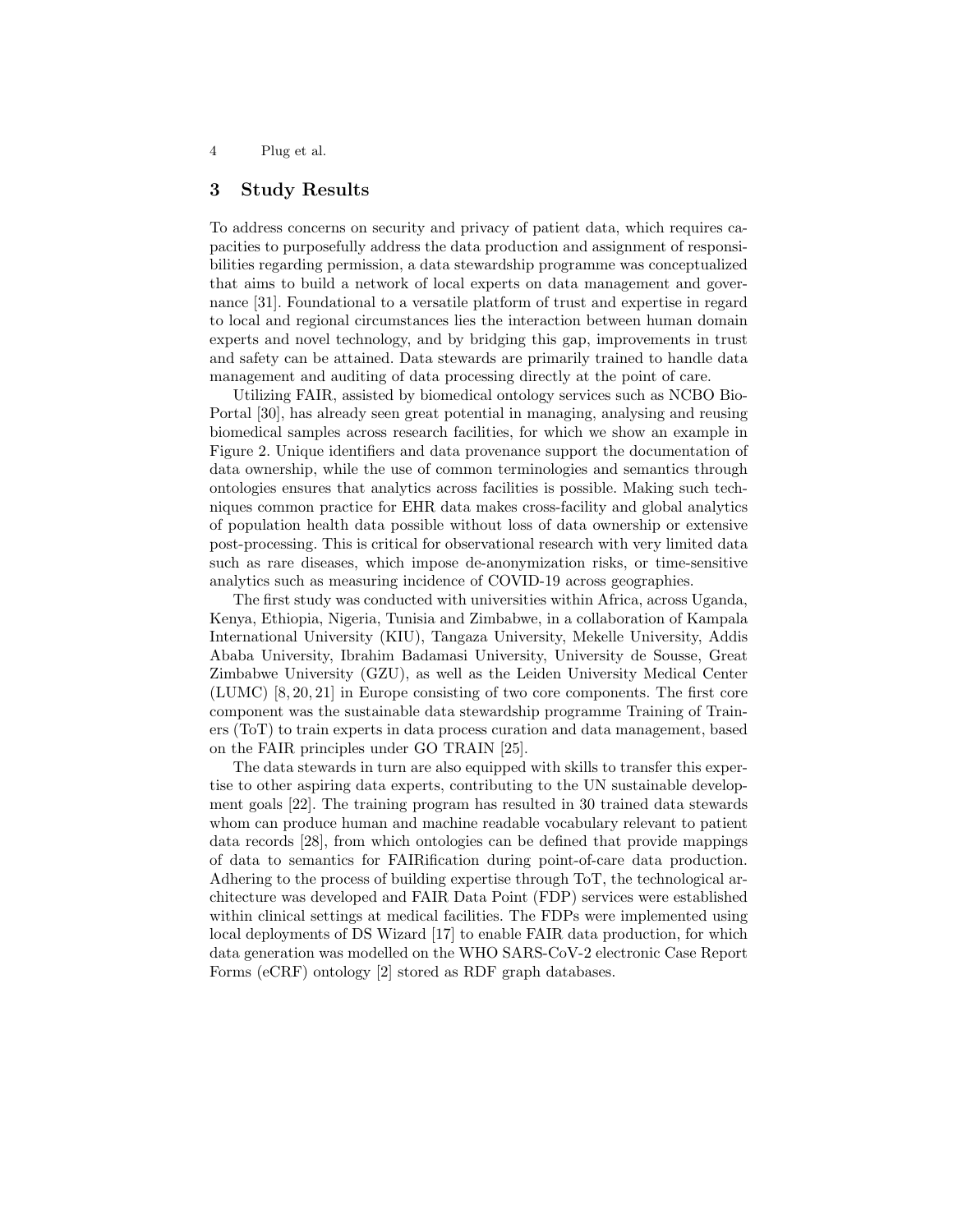| respiratory syndrome coronavirus 2   |                                                                                                                                                                                                                                                                                  |                                                                                                                                                                                                                    |
|--------------------------------------|----------------------------------------------------------------------------------------------------------------------------------------------------------------------------------------------------------------------------------------------------------------------------------|--------------------------------------------------------------------------------------------------------------------------------------------------------------------------------------------------------------------|
| <b>Identifiers</b>                   | BioSample: SAMN14656635; Sample name: hCoV-19/USA/WI-179<br>/2020; SRA: SRS6514344                                                                                                                                                                                               |                                                                                                                                                                                                                    |
| Organism                             | Severe acute respiratory syndrome coronavirus 2<br>Viruses; Riboviria; Orthornavirae; Pisuviricota; Pisoniviricetes; Nidovirales;<br>Cornidovirineae: Coronaviridae: Orthocoronavirinae: Betacoronavirus:<br>Sarbecovirus; Severe acute respiratory syndrome-related coronavirus |                                                                                                                                                                                                                    |
| Package                              | Pathogen: clinical or host-associated; version 1.0                                                                                                                                                                                                                               |                                                                                                                                                                                                                    |
| <b>Attributes</b>                    | strain<br>isolate<br>collected by<br>collection date<br>geographic location<br>host<br>host disease<br>isolation source<br>latitude and longitude<br><b>ARTIC barcode identifiers</b>                                                                                            | hCoV-19/USA/WI-179/2020<br>Homo sapien<br>Milwaukee Public Health Department<br>2020-03-21<br><b>USA: Wisconsin, Milwaukee</b><br>Homo sapiens<br>COVID-19<br>nasal swab<br>43.042180 N 87.908670 W<br><b>NB03</b> |
| <b>BioProject</b>                    | <b>PRJNA614504</b><br>Retrieve all samples from this project                                                                                                                                                                                                                     |                                                                                                                                                                                                                    |
| Submission                           | UW-Madison, Shelby O'Connor; 2020-04-21                                                                                                                                                                                                                                          |                                                                                                                                                                                                                    |
| Accession: SAMN14656635 ID: 14656635 |                                                                                                                                                                                                                                                                                  |                                                                                                                                                                                                                    |

**Pathogen: clinical or host-associated sample from Severe acute**

Fig. 2. An example of rich, ontology-assisted metadata and associated data already being successfully applied and used to enable interoperability and reusability in anonymized pathogen samples isolated from patients [24] (NCBI).

Following deployment, experiments were performed with local, in-residence data production and subsequent cross-national SPARQL queries using the FAIR data visiting model [18]. The first such clinical query utilizing the findability and accessibility framework of FAIR was held on 29 September 2020 between the FDPs at KIU and LUMC. This study demonstrated the feasibility of dataquerying of federated analytics across two continents, involving patient data held in residence, curated and stored in the place where the data was produced.

A successful proof of concept was presented on international regulatory agreements and a clinical implementation of the data ownership preserving framework modelled using the FAIR concepts and GDPR. During this experiment, international cooperation and expertise was developed with focus on findability and accessibility of clinical patient data, findable under well-specified and transparent conditions. The aspects of interoperability and reusability were not operationally implemented during this study and there was only one eCRF as an immutable ontology which limited the flexibility of use.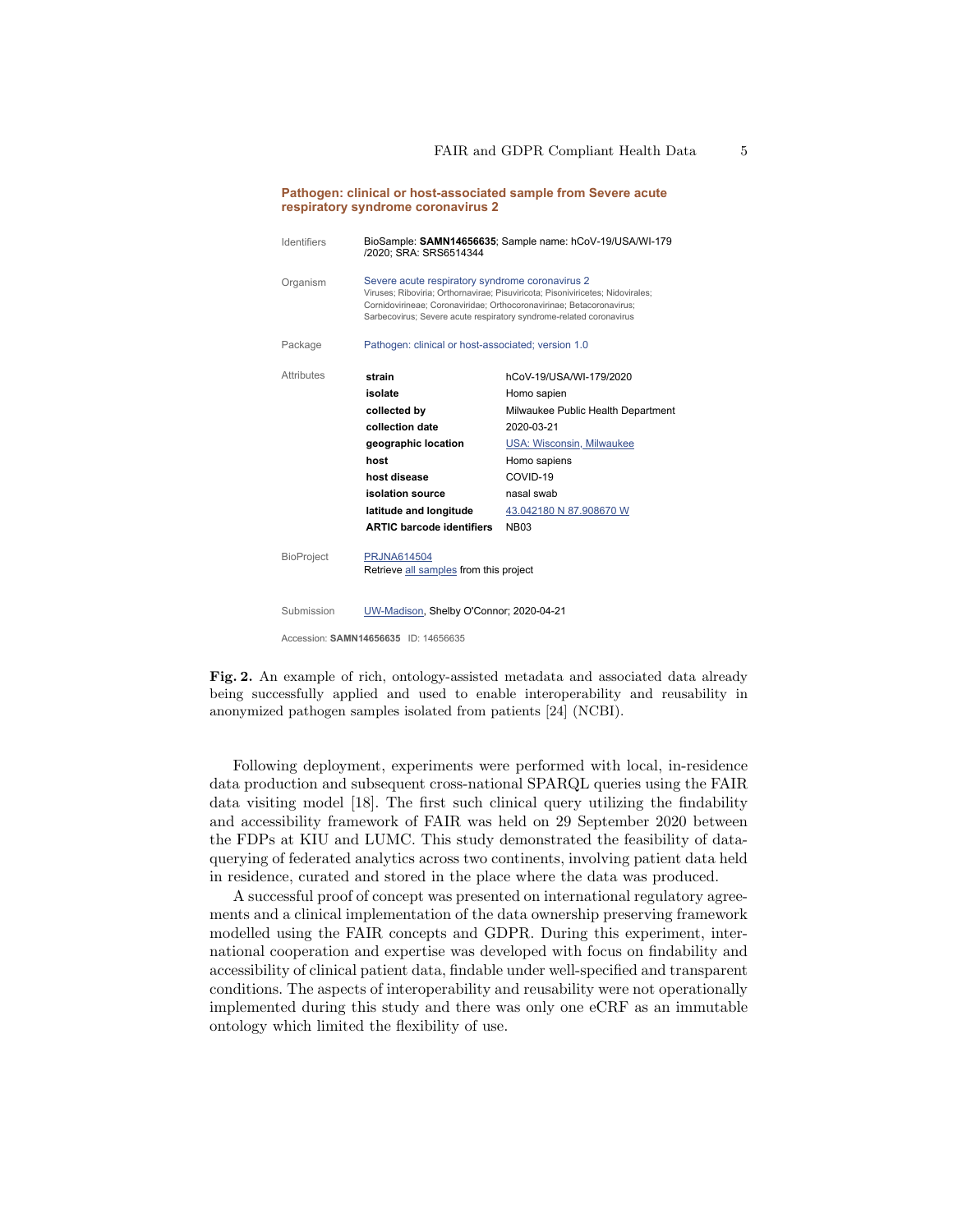In direct continuation of the first trial, a second study was conducted to address novel methods to combine ontology-assisted technology and communityexpertise in order to enable cross-facility interoperability and ultimately reusability of data [20]. The second study period saw the number of participating nations increase from six to eight including clinics and hospitals from Ethiopia, Kenya, Nigeria, Somalia, Tanzania, Uganda, Tunisia, and Zimbabwe.

Essential to these efforts were retooling and deployment of localized CEDAR [7] instances, which provide an open source platform assisted by BioPortal ontologies to produce, share and curate metadata templates and the data generated from these templates in RDF format. This ensures that data has full providence during production and provides interoperability through the open and transparent definitions of the ontologies. Different templates based on the same ontologies are inherently interoperable on Common Data Elements (CDEs) [11], while data from different ontologies can be matched by similarly utilizing common terms and ontological semantic linkages [5, 27], which match the semantics from one graph structure to another as a translation layer.



Fig. 3. FAIR and GDPR-based Framework for Data Processing and Analytics.

Central to the advantages offered by this approach are the engagement of the scientific community, medical facilities, data stewards and legislature, which all have been involved in the design and deployment of this architecture. In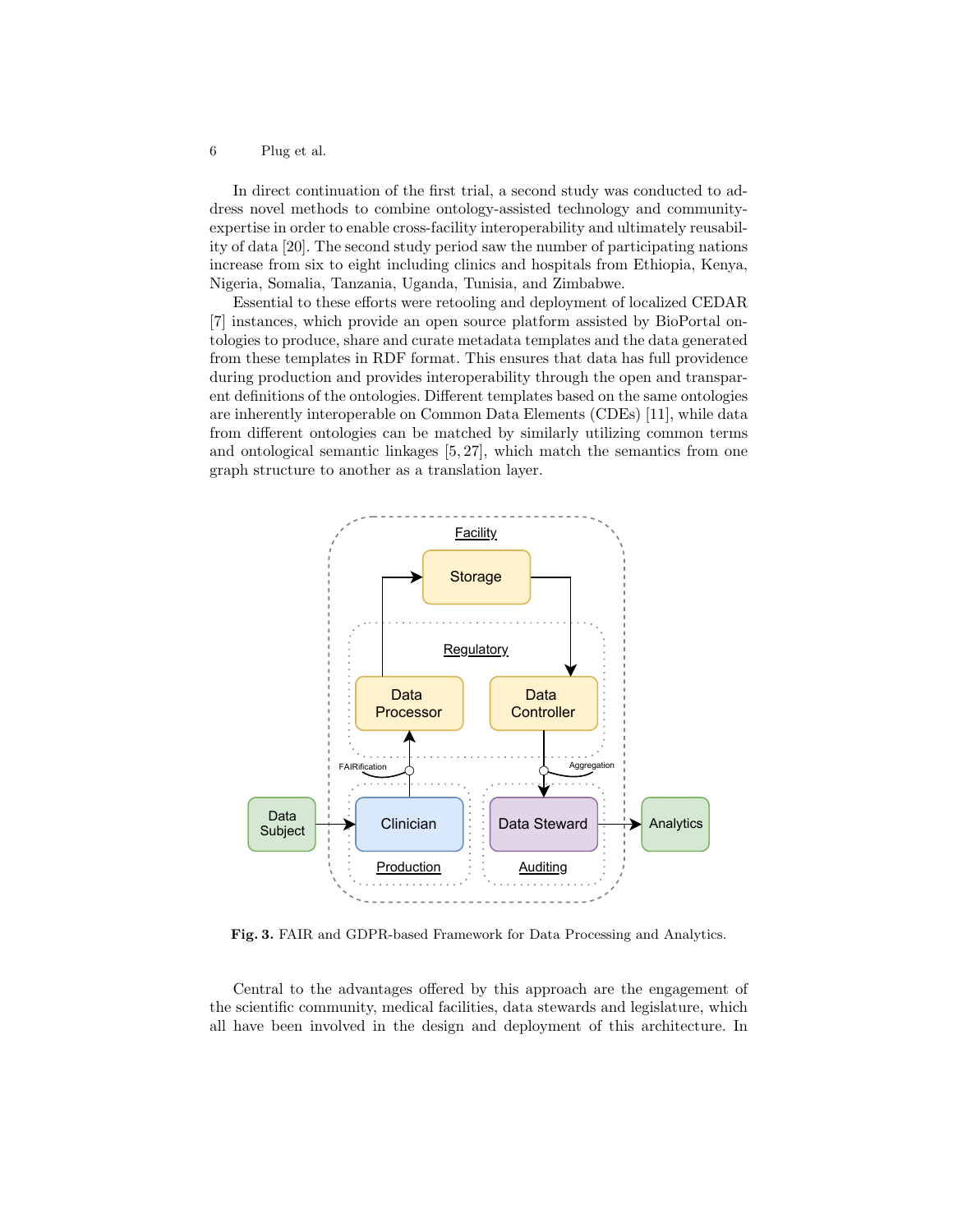addition, broad scale support was received from both the medical community as well as the local MoHs [29]. During the second study, country coordinators have been specified for each country to liaison with local facilities and MoHs, while technical leads form the bridge between country coordinators and the deployment. Data stewards are primarily tasked with guiding and auditing the day-to-day operation of data generation and processing tasks.

The study pioneered a novel, fully FAIR and GDPR compliant, localized health data generation procedure as a distributed network of FDPs that can either function entirely independently or collaborate through data visiting procedures [20]. The resulting minimal viable product resolved the issue of data ownership by fully FAIR local data production being conducted and utilizing expertise from data stewards to conduct audits on data visiting requests, which ensures that all data visiting queries, either to specific facilities or across all indexed FDPs, comply to data ownership standards and regulations. This is facilitated by means of local data processing, such that the original data never leaves the confinement of the medical facility, towards completely anonymized processed data or aggregates modelled as federated analytics.

The complete procedure of this study is illustrated in Figure 3. This shows the flow of data from the data owner, in this case the data subject, interpreted by local clinicians, processed by data stewards using the FAIR data tooling and then being made available in local storage. Often these data originate from current health information systems such as DHIS2, from which data can also be imported into CEDAR as JSON or RDF formatted data. Upon request for data access using transparent accessibility procedures, under predefined conditions and permission by the data controller, aggregated data can be made available upon clearance of audit by the data steward.

### 4 Conclusion

During this study we have investigated, implemented and deployed a novel FAIR, GDPR compliant data management architecture for curating, repositing and analysing patient health data across health facilities. We have shown that by using the FAIR principles, we can utilize biomedical ontologies to formally structure the data generation process through facility-catered metadata templating, while retaining interoperability among data sources defined by these templates. These formal specifications for interoperability provide an essential component for privacy-oriented federated analytics across health facilities.

With this study we have identified the universal need for the recognition of data ownership and control of patient data in relation to the health facilities where data is produced, and the recognition of data origin and legal rights of the patient as data subject. Data stewardship is proposed as a key instrument in ensuring there is transparency, community-based trust and accountability for repositing and processing patient data, as well as being instrumental to auditing aggregated analytics performed on these data. This has shown encouraging results with broad support from both health facilities and national MoHs.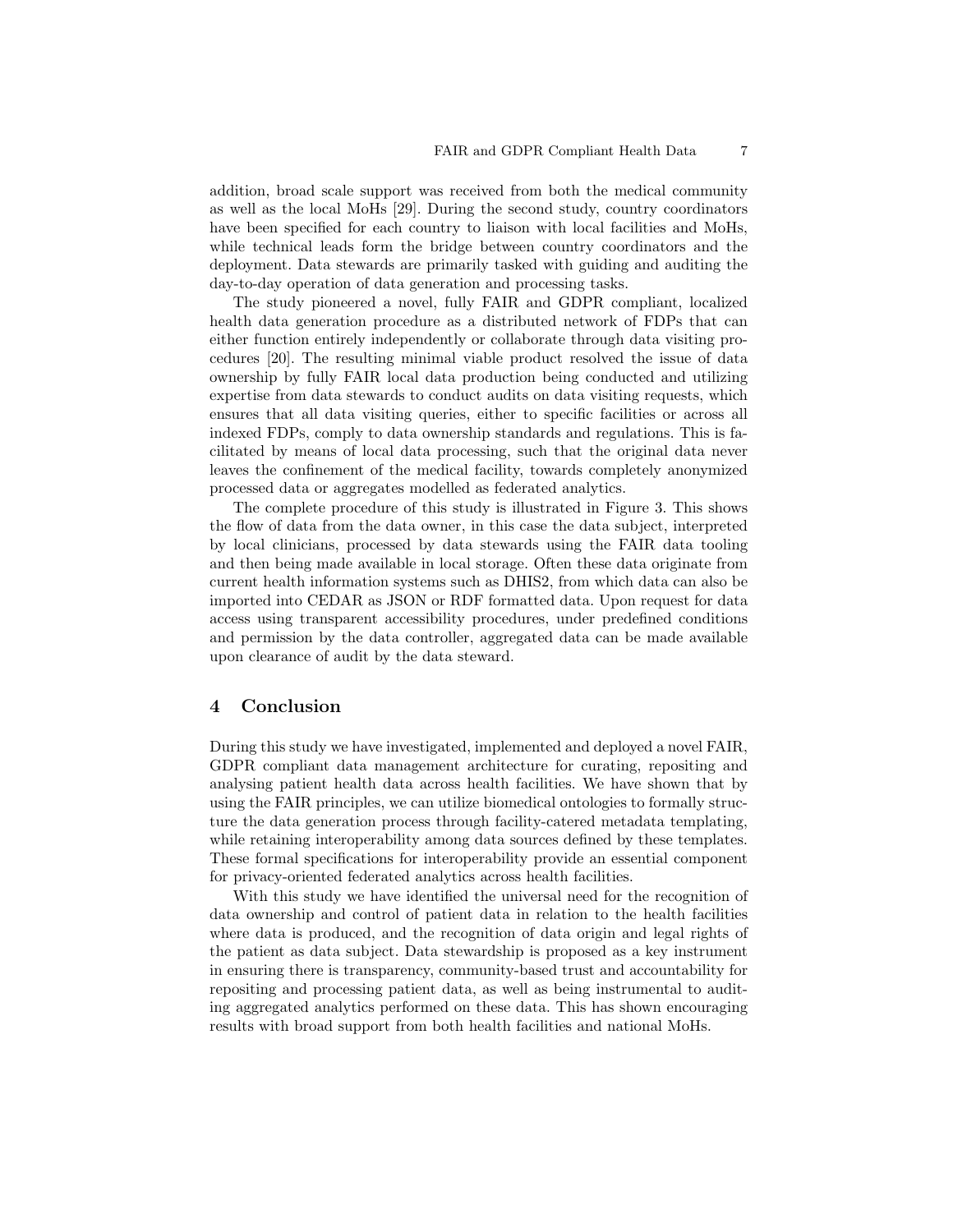In addition, we recognize the importance of the locale of data generation. By keeping full control over the data at the most localized level, we ensure that data are handled in accordance with local regulations and ethical foundations. Based on the support from legislature and research communities, we have found evidence that doing so leads to a higher engagement in data production within previously underserved communities. Broad engagement is essential in reducing data bias and can encourage that aggregated data are being used and analysed in a way that is meaningful within the local context.

By securely repositing data at the most localized level, while exposing curated, rich metadata under FAIR, we enable the possibility for federated data analytics upon individual, controlled authorization without the risk of exposing the underlying sensitive data. While generating FAIR data can be enabled using a systematic ontology-matching approach, by linking the data generation process to FAIR templates based on domain ontologies, the auditing of data processing and analytical queries still requires significant knowledge and responsibility to comply with ethical standards and local regulations, for which data stewardship forms an essential area of local expertise.

Underlining these findings lies the importance between the relationship of data generation and the in(direct) purpose of such data collection and processing activities. Significant progress in EHR data analytics can be made by improving the processes from the very origin of the data and ensuring that these processes are transparent, well-defined and FAIR, which is in line with the SMART guidelines presented by the World Health Organization.

#### References

- 1. Basajja, M., Suchanek, M., Taye, G.T., Amare, S.Y., Mutwalibi, N., Folorunso, S., Plug, R., Oladipo, F., van Reisen, M.: Proof of concept and horizons on deployment of fair in the covid-19 pandemic. Data Intelligence, Special Issue: Launching an international FAIR data network for COVID data. Forthcoming. (2021)
- 2. Bonino, L.: Who covid-19 rapid version crf semantic data model, Retrieved from: https://bioportal.bioontology.org/ontologies/COVIDCRFRAPID (accessed 9 September 2021)
- 3. Chu, K.M., Jayaraman, S., Kyamanywa, P., Ntakiyiruta, G.: Building research capacity in africa: Equity and global health collaborations. PLoS Medicine 11 (2014)
- 4. Council, E.P..: Regulation (eu) 2016/679 on the protection of natural persons with regard to the processing of personal data and on the free movement of such data, and repealing directive 95/46/ec (general data protection regulation). Official Journal of the European Union 119, 1–88 (2016)
- 5. Euzenat, J., Shvaiko, P.: Ontology matching. In: Springer Berlin Heidelberg (2013)
- 6. Garrib, A., Stoops, N., Mckenzie, A., Dlamini, L.C., Govender, T., Rohde, J.E., Herbst, K.: An evaluation of the district health information system in rural south africa. South African medical journal = Suid-Afrikaanse tydskrif vir geneeskunde 98 7, 549–52 (2008)
- 7. Gonçalves, R.S., O'Connor, M., Romero, M.M., Egyedi, A.L., Willrett, D., Graybeal, J., Musen, M.: The cedar workbench: An ontology-assisted environment for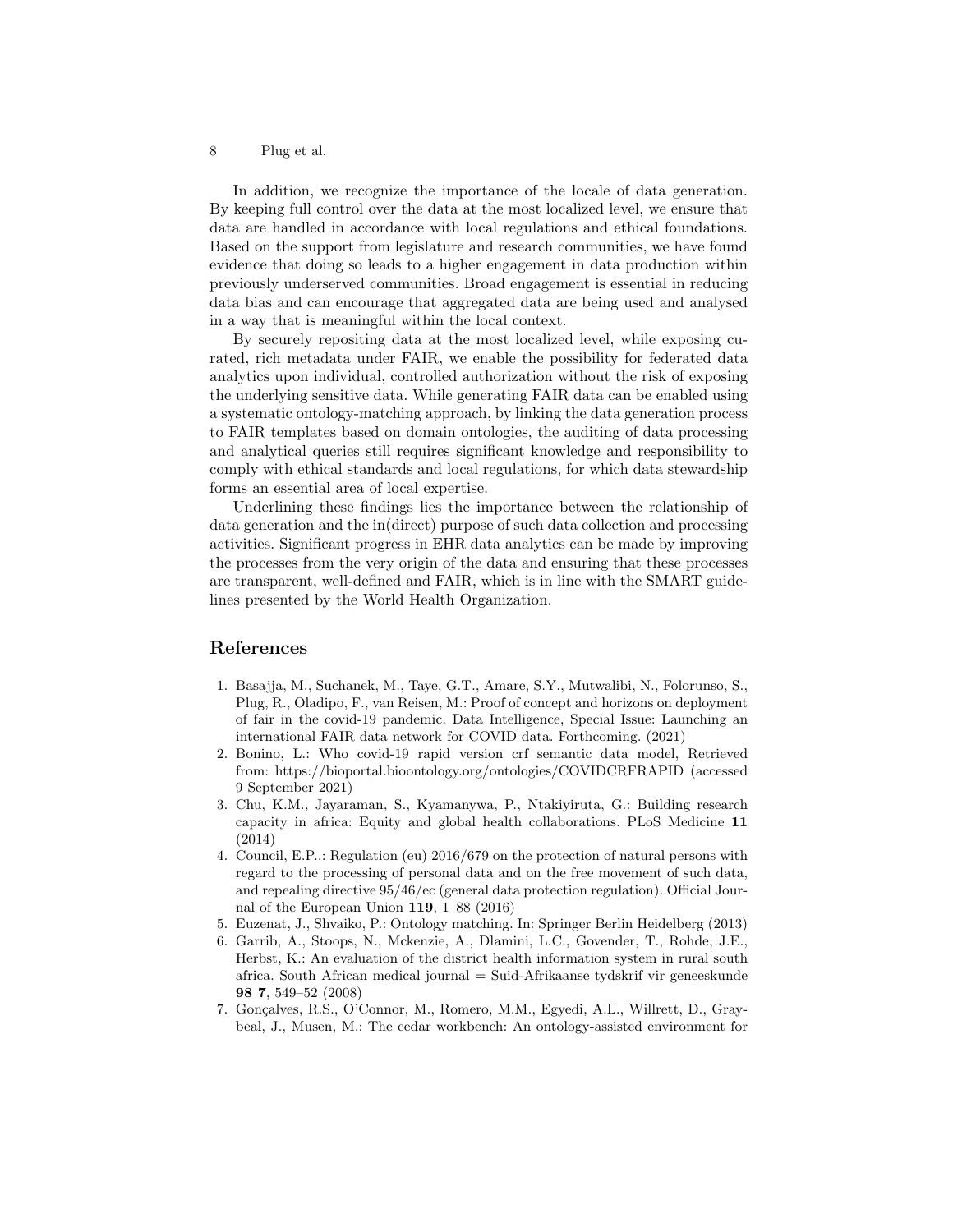authoring metadata that describe scientific experiments. The semantic Web–ISWC: International Semantic Web Conference proceedings. International Semantic Web Conference 10588, 103–110 (2017)

- 8. Jacobsen, A., de Miranda Azevedo, R., Juty, N.S., Batista, D., Coles, S.J., Cornet, R., Courtot, M., Crosas, M., Dumontier, M., Evelo, C.T.A., Goble, C.A., Guizzardi, G., Hansen, K.K., Hasnain, A., Hettne, K.M., Heringa, J., Hooft, R.W., Imming, M., Jeffery, K.G., Kaliyaperumal, R., Kersloot, M.G., Kirkpatrick, C.R., Kuhn, T., Labastida, I., Magagna, B., McQuilton, P., Meyers, N., Montesanti, A., van Reisen, M., Rocca-Serra, P., Pergl, R., Sansone, S.A., da Silva Santos, L.O.B., Schneider, J., Strawn, G.O., Thompson, M., Waagmeester, A., Weigel, T., Wilkinson, M.D., Willighagen, E., Wittenburg, P., Roos, M., Mons, B., Schultes, E.: Fair principles: Interpretations and implementation considerations. Data Intelligence 2, 10–29 (2020)
- 9. Jati, P.H.P., Flikkenschild, E., Meerman, B., Nodehi, S., Plug, R., Oladipo, F., van Reisen, M.: Data access, control, and privacy protection on vodan africa architecture. Data Intelligence, Special Issue: Launching an international FAIR data network for COVID data. Forthcoming. (2021)
- 10. Jin, H., Luo, Y., Li, P., Mathew, J.P.: A review of secure and privacy-preserving medical data sharing. IEEE Access 7, 61656–61669 (2019)
- 11. Lin, C.H., Wu, N.Y., Liou, D.M.: A multi-technique approach to bridge electronic case report form design and data standard adoption. Journal of biomedical informatics 53, 49–57 (2015)
- 12. Mehl, G., Tunçalp, Ö., Ratanaprayul, N., Tamrat, T., Barreix, M., Lowrance, D.W., Bartolomeos, K., Say, L., Kostanjsek, N., Jakob, R., Grove, J.T., Mariano, B., Swaminathan, S.: Who smart guidelines: optimising country-level use of guideline recommendations in the digital age. The Lancet. Digital health (2021)
- 13. Mons, B., Neylon, C., Velterop, J., Dumontier, M., da Silva Santos, L.O.B., Wilkinson, M.D.: Cloudy, increasingly fair; revisiting the fair data guiding principles for the european open science cloud. Inf. Serv. Use 37, 49–56 (2017)
- 14. Musolino, N., Lazdin, J., Toohey, J., IJsselmuiden, C.: Cohred fairness index for international collaborative partnerships. The Lancet 385, 1293–1294 (2015)
- 15. Odekunle, F.F., Odekunle, R.O., Shankar, S.: Why sub-saharan africa lags in electronic health record adoption and possible strategies to increase its adoption in this region. International Journal of Health Sciences  $11, 59 - 64$  (2017)
- 16. ran Park, J.: Metadata quality in digital repositories: A survey of the current state of the art. Cataloging  $&$  Classification Quarterly 47, 213 – 228 (2009)
- 17. Pergl, R., Hooft, R.W., Suchánek, M., Knaisl, V., Slifka, J.: "data stewardship wizard": A tool bringing together researchers, data stewards, and data experts around data management planning. Data Sci. J. 18, 59 (2019)
- 18. Plug, R., Liang, Y., Aktau, A., Basajja, M., Oladipo, F., van Reisen, M.: Terminology on a fair-framework for the virus outbreak data network. Data Intelligence, Special Issue: Launching an international FAIR data network for COVID data. Forthcoming. (2021)
- 19. Price, W.N., Cohen, I.G.: Privacy in the age of medical big data. Nature Medicine 25, 37–43 (2019)
- 20. van Reisen, M., Oladipo, F.O., Stokmans, M., Mpezamihgo, M., Folorunso, S., Schultes, E., Basajja, M., Aktau, A., Amare, S., Taye, G.T., Jati, P.H.P., Chindoza, K., Wirtz, M., Ghardallou, M.E.L., van Stam, G., Ayele, W., Nalugala, R.M., Abdullahi, I., Osigwe, O., Graybeal, J., Medhanyie, A.A., Kawu, A.A., Liu, F., Wolstencroft, K., Flikkenschild, E., Lin, Y., Stocker, J.W., Musen, M.A.: Design